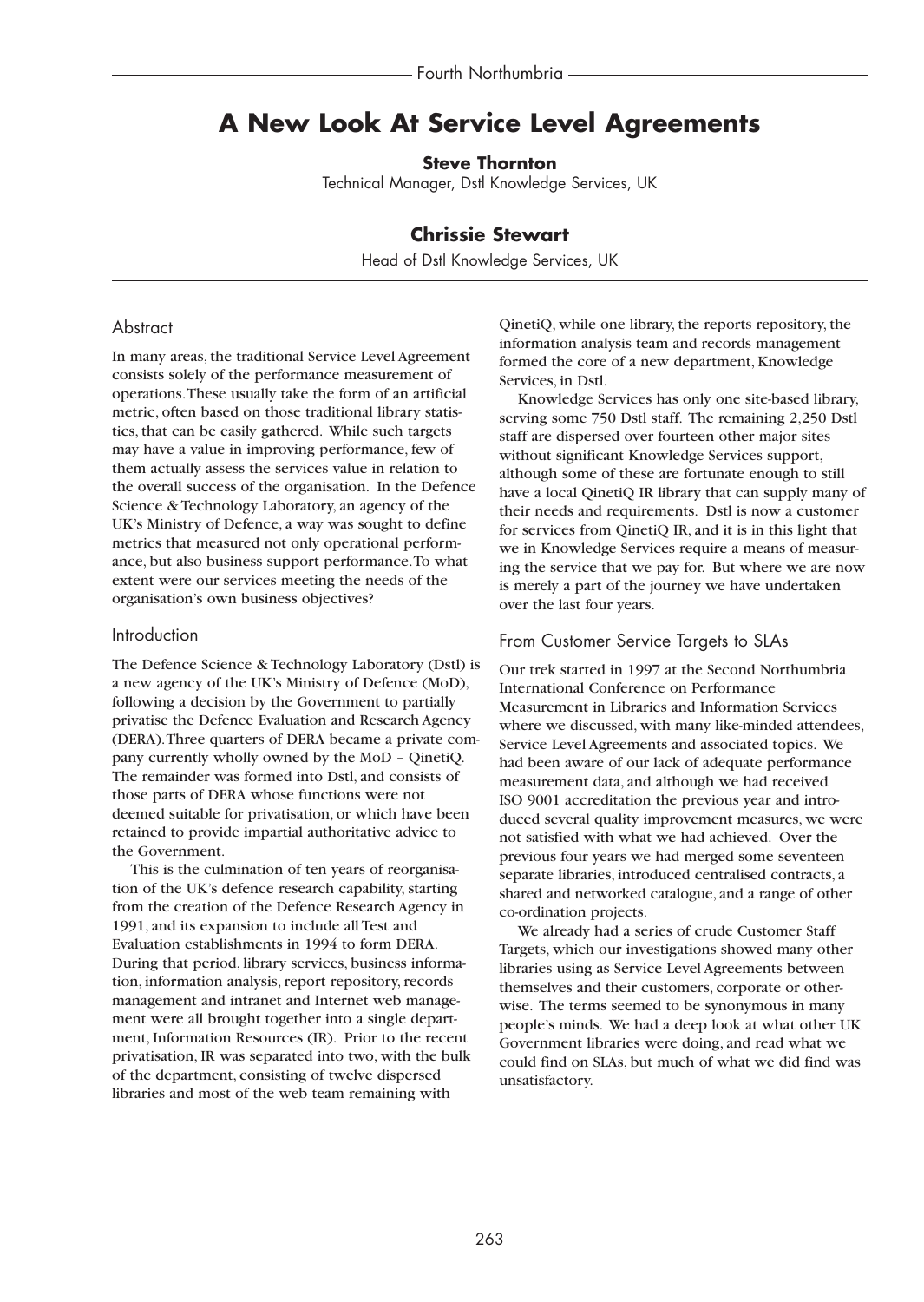As an example, here is an extract from our CSTs at the time:

- **Enquiries** 
	- Urgent: 95% within 4 hours, 100% within 1 WD
	- Where deadline given by customer: 90% within deadline
	- Others: 90% within 2 WD
	- 100% within 3 WD
- Journal Circulation
	- 95% of journals received by 1 pm will be circulated on day of receipt
	- –100% will be circulated within 1.5 WD

Take, for example, the second target under "Enquiries": 90% of enquiries to be satisfied within the customer's agreed deadline. There is no quality control about the accuracy of the answer.You can answer the enquiry totally incorrectly or unsatisfactorily, but as long as an answer has been given, the target has been met. And what about the 10% of responses that haven't even been met within the deadline? That can represent 10% of our customers who have been given a very poor service and who might not use us again.

The original intention was to tighten these targets as each of our formerly independent libraries got up to speed. 90% would be increased to 93%, to 95%, and so on, as our departmental ethos of providing better services than some had been supplying in the past became ingrained. Frankly, we were naïve. Some of the library staff involved saw such targets as merely to be met, not to be bettered. If 90% had to be answered within two working days, then they wouldn't be answered until the target required them to be, almost regardless of whether they could have been answered earlier.This attitude was not general, but it did exist. Most of our staff had the right ethos, and we had considerable criticism from some of them that we were setting far too easy targets!

We had other quality and continuous improvement targets and processes operating at the same time, and between 1998 and 1999 several major exercises were carried out, including our IMPACT survey, reported on at the Third Northumbria International Conference on Performance Measurement in Libraries and Information Services. Basic management statistics collection was improved; performance measurement metrics were assessed for relevance, and data collection methods instituted to supply the datasets we needed. Our greatest shortfall lay in that our enquiries recording was largely in paper form, and the lack of a proper enquiries database was sorely felt.We had investigated

the creation or acquisition of such a system several times over the previous years, but the cost and complexity were beyond our resources.

#### Consultants

As a corporate resource, IR answered to the Chief Information Officer (CIO), a member of the DERA Executive, who also held the role of Corporate Customer. He was formally presented in the summer of 1998 with our unsatisfactory draft SLA for approval, together with detailed plans for the IMPACT survey and a SERVQUAL survey. His approval was not immediately forthcoming, and at his request the SERVQUAL survey was put on hold. In the spring of 1999 he informed us of his intention of bringing in a team of outside consultants,TBI (Europe), to report on the situation.

TBI carried out an appraisal of the services we offered, and held a series of interviews with a small number of our staff and customers at two of our sites between September and October of 1999.They presented the CIO with their final report in that month. There was much in their report that we could agree with wholeheartedly, but some with which we disagreed.What we did find novel and interesting was their clarification and codification of our departmental goals, their description of how these linked to both our departmental and DERA's business objectives, and then their identification of those critical success factors which affect these goals.We were able to discuss the report with the CIO and TBI in January 2000, by which time certain of their recommendations had already been initiated.

Probably the most important advantage in using the services of consultants lies in the fact that their approach is not cluttered by the baggage of the past. An outsider's view is often clearer than your own.

Simplified, their major conclusions were:

- The lack of an electronic requests/enquiries database prevented the collection and analysis of performance data, which in turn hampered performance improvement;
- We were not measuring customer satisfaction, except in a haphazard manner;
- We should set internal and external best practice benchmarks;
- We needed to measure market penetration, to find out who was not using us and why;
- We needed to institute regular review meetings with the Corporate Customer.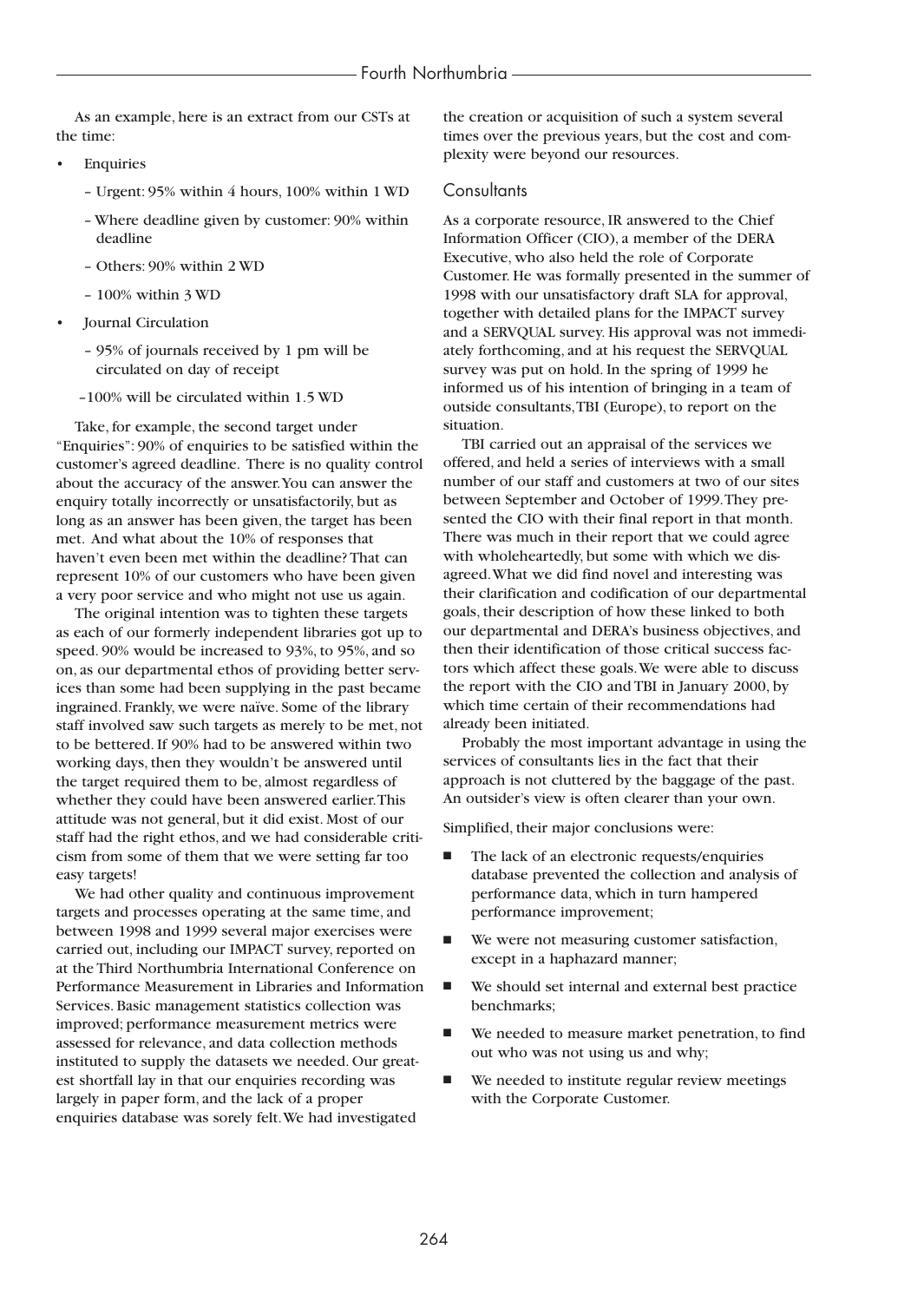These were agreed with the CIO, and a proposed way ahead put into motion.

The Critical Success Factors TBI identified stand in good stead for almost all organisations, but helped us concentrate our minds on the important things both for us and for our organisation.

- *1. Information provided by IR will be consistently and readily available throughout the DERA organisation.*
- *2. There will be effective high level understanding and promotion of IR services through a regular communications programme to all potential customers.*
- *3. Charging mechanisms will be implemented which not only support DERA objectives but also encourage appropriate customer behaviour.*
- *4. IR will deploy appropriate human and technology resources, both in terms of quantity and quality, in order to meet DERA performance requirements.*
- *5. IR services will provide demonstrable value for money and be competitive when compared with external benchmarks.*
- *6. IR will manage customer expectations of services which are dependent on third party suppliers and manage improvements in third party performance.*

## Getting Better Management Data

The impetus of the consultants' introduction by the CIO had led us to review those faults which we were aware of, even prior to the review meeting. Priority was given to the requests/enquiries database, the responsibility for which was handed to our Web Team.

The database as developed is linked to an automatic customer survey module.When records of requests or enquiries are annotated as completed, the survey module automatically generates a delayed e-mail request containing an embedded hotlink to a networked questionnaire.The module specifies links to the original request and to the type of service which has been provided, and varies the questions asked to suit that service.

The important generic questions regarding customer satisfaction are very limited in number.There are others which you may think relevant in your circumstances – one colleague has suggested that "Presentation" would be relevant in his case – but these seem to cover most eventualities for us.They are:

- Accuracy was what you got what you specified?
- Awareness did the staff know what you wanted?
- Charges did you get value for money?
- False Drops/Relevance how relevant was what you wanted for your purposes?
- Timeliness did you get it when you specified?

Not all questions are relevant to each service; those used for the generic service "Literature searches" are rephrased by the survey module as follows:

*Accuracy*:"To what extent did the search results provide the material you specified?"

*Awareness*:"Did the IR staff involved understand your requirements?"

*Charges*:"How do you rate the cost of the search?"

*False Drops*:"Any search will produce irrelevant references of little or no interest, known as 'false drops'. How do you rate the level of false drops in this search?"

*Timeliness*:"Was the search provided within the time scale agreed by you?"

The results can then be used to trigger "quality control" issues, identify weaknesses and training needs, and provide the information needed by management for continuous improvement.The system automatically flags the incidence of customer dissatisfaction, which must then be resolved. It is no good satisfying 90% of our customers.We must identify and validate reasons for dissatisfaction and correct their causes.

With the database providing us with a level of performance and management information that we could never have dreamed of before, and linked to a customer satisfaction module that requires very little effort on our part, our situation should have been simple. In fact the database, survey module, and our whole organisation were to be dramatically affected by events over which we had no control.

#### The World Turned Upside Down

Two months after the review meeting with the CIO, plans were announced by the Government to divide DERA into two organisations.What had taken us such a long time, and a great deal of effort, to bring together would now have to be untangled. Not surprisingly, priorities for implementing a comprehensive SLA for a department that would soon be split were not high, compared with everything else that was going on. In addition, contract staff developing the database left suddenly, and much of what they had done – we had even been in a position to demonstrate a prototype system to some staff – was found to require re-working from scratch. Over twelve months later, both organisations are now only just trying out a revised prototype system.

Dstl Knowledge Services and QinetiQ IR's requirements for the system and approach we developed are unchanged.We need, possibly more than ever, this new